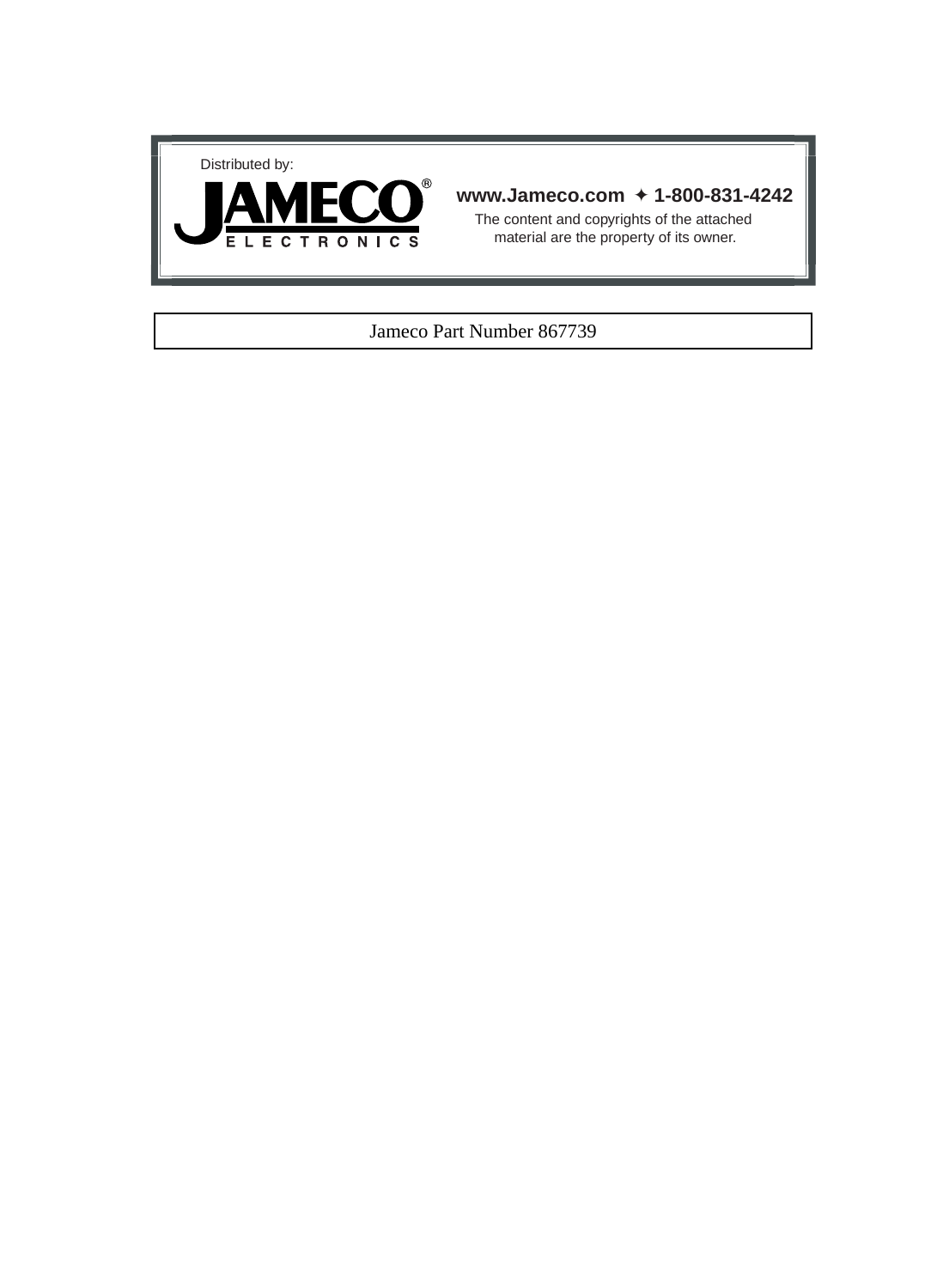# **74AC244 • 74ACT244 Octal Buffer/Line Driver with 3-STATE Outputs**

#### **General Description**

#### **Features**

- $\blacksquare$  I<sub>CC</sub> and I<sub>OZ</sub> reduced by 50%
- 3-STATE outputs drive bus lines or buffer memory address registers
- Outputs source/sink 24 mA
- ACT244 has TTL-compatible inputs

#### **Ordering Code:**

| FAIRCHILD<br><b>SEMICONDUCTOR®</b> |                   |                                                                                                                 | November 1988<br>Revised March 2005                                                | 74AC244 •          |  |  |  |  |  |  |
|------------------------------------|-------------------|-----------------------------------------------------------------------------------------------------------------|------------------------------------------------------------------------------------|--------------------|--|--|--|--|--|--|
| 74AC244 • 74ACT244                 |                   |                                                                                                                 | <b>Octal Buffer/Line Driver with 3-STATE Outputs</b>                               | 74ACT244           |  |  |  |  |  |  |
| <b>General Description</b>         |                   |                                                                                                                 | <b>Features</b>                                                                    |                    |  |  |  |  |  |  |
|                                    |                   | The AC/ACT244 is an octal buffer and line driver designed                                                       | $\blacksquare$ I <sub>CC</sub> and I <sub>OZ</sub> reduced by 50%                  |                    |  |  |  |  |  |  |
|                                    |                   | to be employed as a memory address driver, clock driver<br>and bus-oriented transmitter/receiver which provides | 3-STATE outputs drive bus lines or buffer memory<br>address registers              | Octal              |  |  |  |  |  |  |
| improved PC board density.         |                   |                                                                                                                 | Outputs source/sink 24 mA                                                          |                    |  |  |  |  |  |  |
|                                    |                   |                                                                                                                 | ACT244 has TTL-compatible inputs                                                   |                    |  |  |  |  |  |  |
| <b>Ordering Code:</b>              | Package           |                                                                                                                 |                                                                                    | <b>Buffer/Line</b> |  |  |  |  |  |  |
| <b>Order Number</b>                | <b>Number</b>     |                                                                                                                 | <b>Package Description</b>                                                         |                    |  |  |  |  |  |  |
| 74AC244SC                          | M20B              |                                                                                                                 | 20-Lead Small Outline Integrated Circuit (SOIC), JEDEC MS-013, 0.300" Wide         |                    |  |  |  |  |  |  |
| 74AC244SCX NL<br>(Note 1)          | M20B              |                                                                                                                 | Pb-Free 20-Lead Small Outline Integrated Circuit (SOIC), JEDEC MS-013, 0.300" Wide | Driver with        |  |  |  |  |  |  |
| 74AC244SJ                          | <b>M20D</b>       |                                                                                                                 | Pb-Free 20-Lead Small Outline Package (SOP), EIAJ TYPE II, 5.3mm Wide              |                    |  |  |  |  |  |  |
| 74AC244MTC                         | MTC <sub>20</sub> |                                                                                                                 | 20-Lead Thin Shrink Small Outline Package (TSSOP), JEDEC MO-153, 4.4mm Wide        | <b>3-STATE</b>     |  |  |  |  |  |  |
| 74AC244MTCX NL<br>(Note 1)         | MTC <sub>20</sub> | Pb-Free 20-Lead Thin Shrink Small Outline Package (TSSOP), JEDEC MO-153, 4.4mm<br>Wide                          |                                                                                    |                    |  |  |  |  |  |  |
| 74AC244PC                          | <b>N20A</b>       |                                                                                                                 | 20-Lead Plastic Dual-In-Line Package (PDIP), JEDEC MS-001, 0.300" Wide             |                    |  |  |  |  |  |  |
| 74ACT244SC                         | M20B              |                                                                                                                 | 20-Lead Small Outline Integrated Circuit (SOIC), JEDEC MS-013, 0.300" Wide         |                    |  |  |  |  |  |  |
| 74ACT244SCX NL<br>(Note 1)         | M20B              |                                                                                                                 | Pb-Free 20-Lead Small Outline Integrated Circuit (SOIC), JEDEC MS-013, 0.300" Wide | Outputs            |  |  |  |  |  |  |
| 74ACT244SJ                         | <b>M20D</b>       |                                                                                                                 | Pb-Free 20-Lead Small Outline Package (SOP), EIAJ TYPE II, 5.3mm Wide              |                    |  |  |  |  |  |  |
| 74ACT244MSA                        | <b>MSA20</b>      |                                                                                                                 | 20-Lead Shrink Small Outline Package (SSOP), JEDEC MO-150, 5.3mm Wide              |                    |  |  |  |  |  |  |
| 74ACT244MTC                        | MTC <sub>20</sub> |                                                                                                                 | 20-Lead Thin Shrink Small Outline Package (TSSOP), JEDEC MO-153, 4.4mm Wide        |                    |  |  |  |  |  |  |
| 74ACT244MTCX NL<br>(Note 1)        | MTC <sub>20</sub> | Wide                                                                                                            | Pb-Free 20-Lead Thin Shrink Small Outline Package (TSSOP), JEDEC MO-153, 4.4mm     |                    |  |  |  |  |  |  |
| 74ACT244PC                         | <b>N20A</b>       | 20-Lead Plastic Dual-In-Line Package (PDIP), JEDEC MS-001, 0.300" Wide                                          |                                                                                    |                    |  |  |  |  |  |  |

Device also available in Tape and Reel. Specify by appending suffix letter "X" to the ordering code.

Pb-Free package per JEDEC J-STD-020B.

**Note 1:** "\_NL" indicates Pb-Free package (per JEDEC J-STD-020B). Please use order number as indicated.

FACT™ is a trademark of Fairchild Semiconductor Corporation.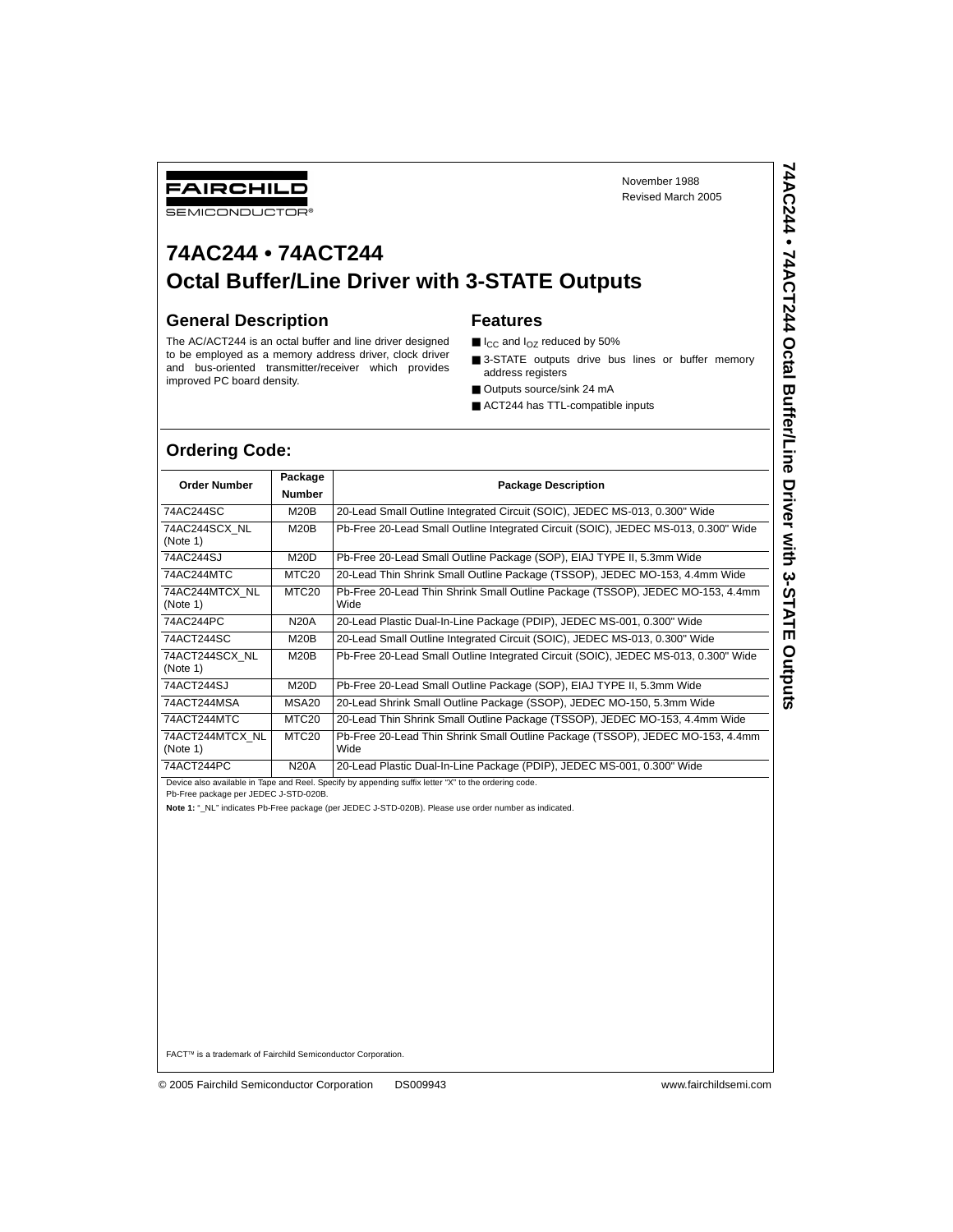

# **Connection Diagram**



# **Pin Descriptions**

| <b>Pin Names</b><br><b>Description</b> |                              |  |  |  |  |  |
|----------------------------------------|------------------------------|--|--|--|--|--|
| $OE1$ , $OE2$                          | 3-STATE Output Enable Inputs |  |  |  |  |  |
| $I_0-I_7$                              | Inputs                       |  |  |  |  |  |
|                                        | Outputs                      |  |  |  |  |  |

## **Truth Tables**

|                   | <b>Inputs</b> | Outputs               |  |  |  |  |  |
|-------------------|---------------|-----------------------|--|--|--|--|--|
| OE <sub>1</sub>   | ı,            | (Pins 12, 14, 16, 18) |  |  |  |  |  |
|                   |               |                       |  |  |  |  |  |
|                   | н             | н                     |  |  |  |  |  |
| н                 | X             | Z                     |  |  |  |  |  |
| <b>Inputs</b>     |               |                       |  |  |  |  |  |
|                   |               | Outputs               |  |  |  |  |  |
| $\overline{OE}_2$ | եր            | (Pins 3, 5, 7, 9)     |  |  |  |  |  |
|                   |               |                       |  |  |  |  |  |
|                   | н             | н                     |  |  |  |  |  |

X = Immaterial<br>Z = High Impedance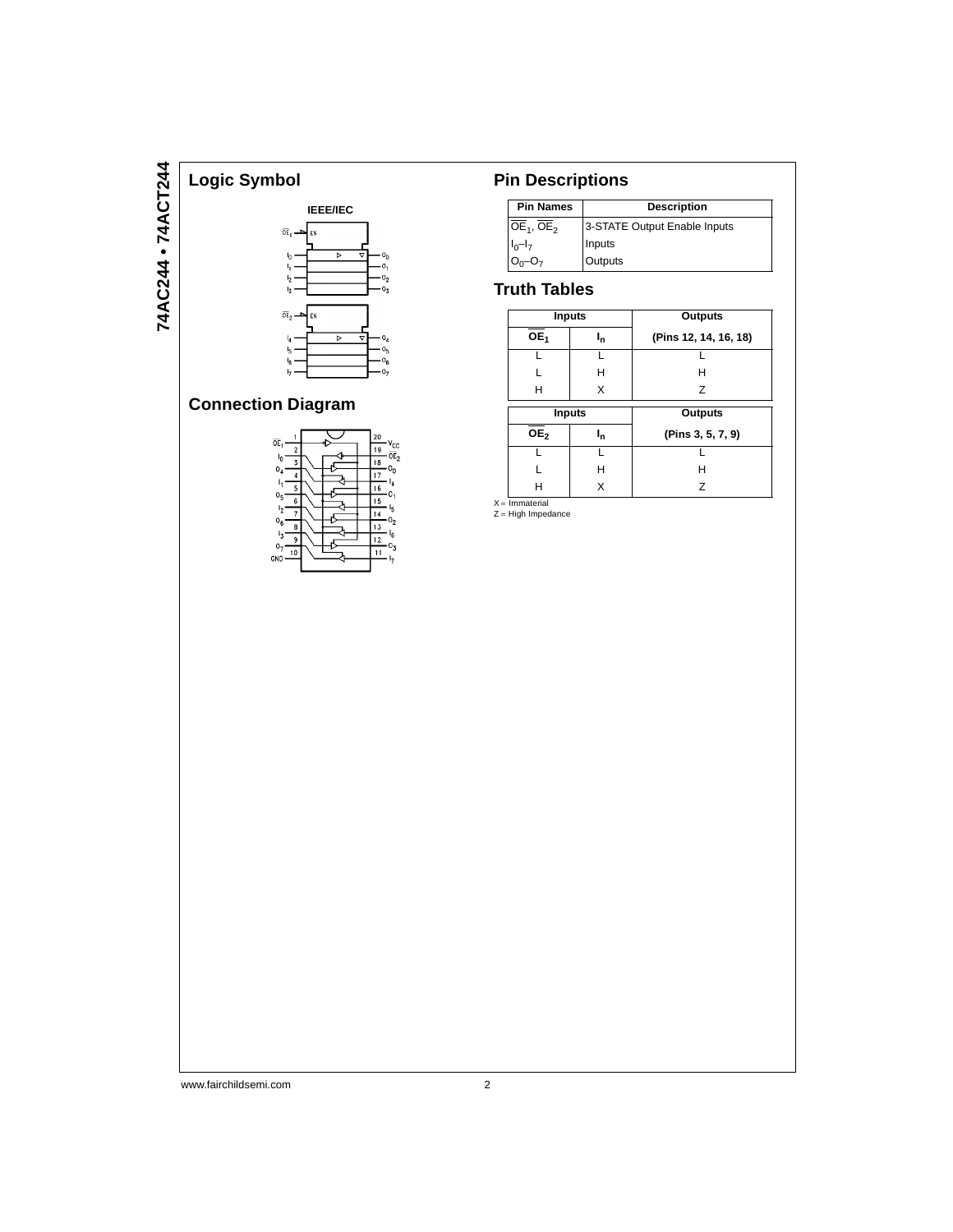#### **Absolute Maximum Ratings**(Note 2) **Recommended Operating**

| Supply Voltage $(V_{CC})$                             | $-0.5V$ to $+7.0V$                  |
|-------------------------------------------------------|-------------------------------------|
| DC Input Diode Current (I <sub>IK</sub> )             |                                     |
| $V_1 = -0.5V$                                         | $-20$ mA                            |
| $V_1 = V_{CC} + 0.5V$                                 | $+20 \text{ mA}$                    |
| DC Input Voltage (V <sub>I</sub> )                    | $-0.5V$ to $V_{CC}$ + 0.5V          |
| DC Output Diode Current (I <sub>OK</sub> )            |                                     |
| $V_{\Omega} = -0.5V$                                  | $-20$ mA                            |
| $V_{\Omega} = V_{\Gamma} + 0.5V$                      | $+20$ mA                            |
| DC Output Voltage $(V0)$                              | $-0.5V$ to $V_{CC}$ + 0.5V          |
| DC Output Source                                      |                                     |
| or Sink Current $(I_{\cap})$                          | $+50$ mA                            |
| DC V <sub>CC</sub> or Ground Current                  |                                     |
| per Output Pin (I <sub>CC</sub> or I <sub>GND</sub> ) | $±50$ mA                            |
| Storage Temperature $(TSTG)$                          | $-65^{\circ}$ C to $+150^{\circ}$ C |
| Junction Temperature $(T_1)$                          |                                     |
| PDIP                                                  | 140°C                               |
|                                                       |                                     |

#### **Conditions Note 2:** Absolute maximum ratings are those values beyond which damage Supply Voltage  $(V_{CC})$ AC 2.0V to 6.0V ACT 4.5V to 5.5V Input Voltage  $(V<sub>1</sub>)$ 0V to  $V_{CC}$ Output Voltage  $(V_O)$  0V to  $V_{CC}$ Operating Temperature  $(T_A)$   $-40^{\circ}C$  to  $+85^{\circ}C$ Minimum Input Edge Rate  $(\Delta V/\Delta t)$ AC Devices  $V_{\text{IN}}$  from 30% to 70% of  $V_{\text{CC}}$  $V_{CC}$  @ 3.3V, 4.5V, 5.5V 125 mV/ns Minimum Input Edge Rate  $(\Delta V/\Delta t)$ ACT Devices  $V_{IN}$  from 0.8V to 2.0V  $V_{CC}$  @ 4.5V, 5.5V 125 mV/ns

**74AC244 • 74ACT244**

74AC244 • 74ACT244

to the device may occur. The databook specifications should be met, without exception, to ensure that the system design is reliable over its power supply, temperature, and output/input loading variables. Fairchild does not recommend operation of FACT™ circuits outside databook specifications.

## **DC Electrical Characteristics for AC**

| Symbol           | Parameter                                                                          | $V_{CC}$ |       | $T_A = +25^{\circ}C$ | $T_A = -55^{\circ}C$ to +125 °C $T_A = -40^{\circ}C$ to +85 °C |       | <b>Units</b> | <b>Conditions</b>                  |
|------------------|------------------------------------------------------------------------------------|----------|-------|----------------------|----------------------------------------------------------------|-------|--------------|------------------------------------|
|                  |                                                                                    | (V)      | Typ   |                      | <b>Guaranteed Limits</b>                                       |       |              |                                    |
| V <sub>IH</sub>  | Minimum HIGH Level                                                                 | 3.0      | 1.5   | 2.1                  | 2.1                                                            | 2.1   |              | $V_{OUT} = 0.1V$                   |
|                  | Input Voltage                                                                      | 4.5      | 2.25  | 3.15                 | 3.15                                                           | 3.15  | $\vee$       | or $V_{CC}$ – 0.1V                 |
|                  |                                                                                    | 5.5      | 2.75  | 3.85                 | 3.85                                                           | 3.85  |              |                                    |
| $V_{\parallel}$  | Maximum LOW Level                                                                  | 3.0      | 1.5   | 0.9                  | 0.9                                                            | 0.9   |              | $V_{\text{OUT}} = 0.1V$            |
|                  | Input Voltage                                                                      | 4.5      | 2.25  | 1.35                 | 1.35                                                           | 1.35  | $\vee$       | or $V_{CC}$ – 0.1V                 |
|                  |                                                                                    | 5.5      | 2.75  | 1.65                 | 1.65                                                           | 1.65  |              |                                    |
| $V_{OH}$         | Minimum HIGH Level                                                                 | 3.0      | 2.99  | 2.9                  | 2.9                                                            | 2.9   |              |                                    |
|                  | Output Voltage                                                                     | 4.5      | 4.49  | 4.4                  | 4.4                                                            | 4.4   | $\vee$       | $I_{OUT} = -50 \mu A$              |
|                  |                                                                                    | 5.5      | 5.49  | 5.4                  | 5.4                                                            | 5.4   |              |                                    |
|                  |                                                                                    | 3.0      |       | 2.56                 | 2.4                                                            | 2.46  |              | $I_{OH} = 12 \text{ mA}$           |
|                  |                                                                                    | 4.5      |       | 3.86                 | 3.7                                                            | 3.76  | $\vee$       | $I_{OH} = 24 \text{ mA}$           |
|                  |                                                                                    | 5.5      |       | 4.86                 | 4.7                                                            | 4.76  |              | $I_{OH}$ = 24 mA (Note 3)          |
| $V_{OL}$         | Maximum LOW Level                                                                  | 3.0      | 0.002 | 0.1                  | 0.1                                                            | 0.1   |              |                                    |
|                  | Output Voltage                                                                     | 4.5      | 0.001 | 0.1                  | 0.1                                                            | 0.1   | $\vee$       | $I_{OIII}$ = 50 $\mu$ A            |
|                  |                                                                                    | 5.5      | 0.001 | 0.1                  | 0.1                                                            | 0.1   |              |                                    |
|                  |                                                                                    | 3.0      |       | 0.36                 | 0.50                                                           | 0.44  |              | $I_{OL}$ = 12 mA                   |
|                  |                                                                                    | 4.5      |       | 0.36                 | 0.50                                                           | 0.44  | $\vee$       | $I_{\Omega I}$ = 24 mA             |
|                  |                                                                                    | 5.5      |       | 0.36                 | 0.50                                                           | 0.44  |              | $I_{OL}$ = 24 mA (Note 3)          |
| $I_{IN}$         | Maximum Input                                                                      | 5.5      |       | ±0.1                 | ±1.0                                                           | ±1.0  | μA           | $V_1 = V_{CC}$ , GND               |
| (Note 5)         | Leakage Current                                                                    |          |       |                      |                                                                |       |              |                                    |
| $I_{OZ}$         | Maximum                                                                            |          |       |                      |                                                                |       |              | $V_{I}$ (OE) = $V_{II}$ , $V_{IH}$ |
|                  | 3-STATE                                                                            | 5.5      |       | ±0.25                | ±5.0                                                           | ±2.5  | μA           | $V_1 = V_{CC}$ , $V_{GND}$         |
|                  | Current                                                                            |          |       |                      |                                                                |       |              | $V_{\Omega} = V_{\Omega}$ GND      |
| l <sub>OLD</sub> | Minimum Dynamic                                                                    | 5.5      |       |                      | 50                                                             | 75    | mA           | $VOLD = 1.65V$ Max                 |
| <b>I</b> OHD     | Output Current (Note 4)                                                            | 5.5      |       |                      | $-50$                                                          | $-75$ | mA           | $VOHD = 3.85V$ Min                 |
| $I_{\rm CC}$     | Maximum Quiescent                                                                  | 5.5      |       | 4.0                  | 80.0                                                           | 40.0  | μA           | $V_{IN} = V_{CC}$                  |
| (Note 5)         | <b>Supply Current</b>                                                              |          |       |                      |                                                                |       |              | or GND                             |
|                  | Note 3: All outputs loaded: thresholds on input associated with output under test. |          |       |                      |                                                                |       |              |                                    |

**Note 4:** Maximum test duration 2.0 ms, one output loaded at a time.

Note 5:  $I_{IN}$  and  $I_{CC}$  @ 3.0V are guaranteed to be less than or equal to the respective limit @ 5.5V V<sub>CC</sub>.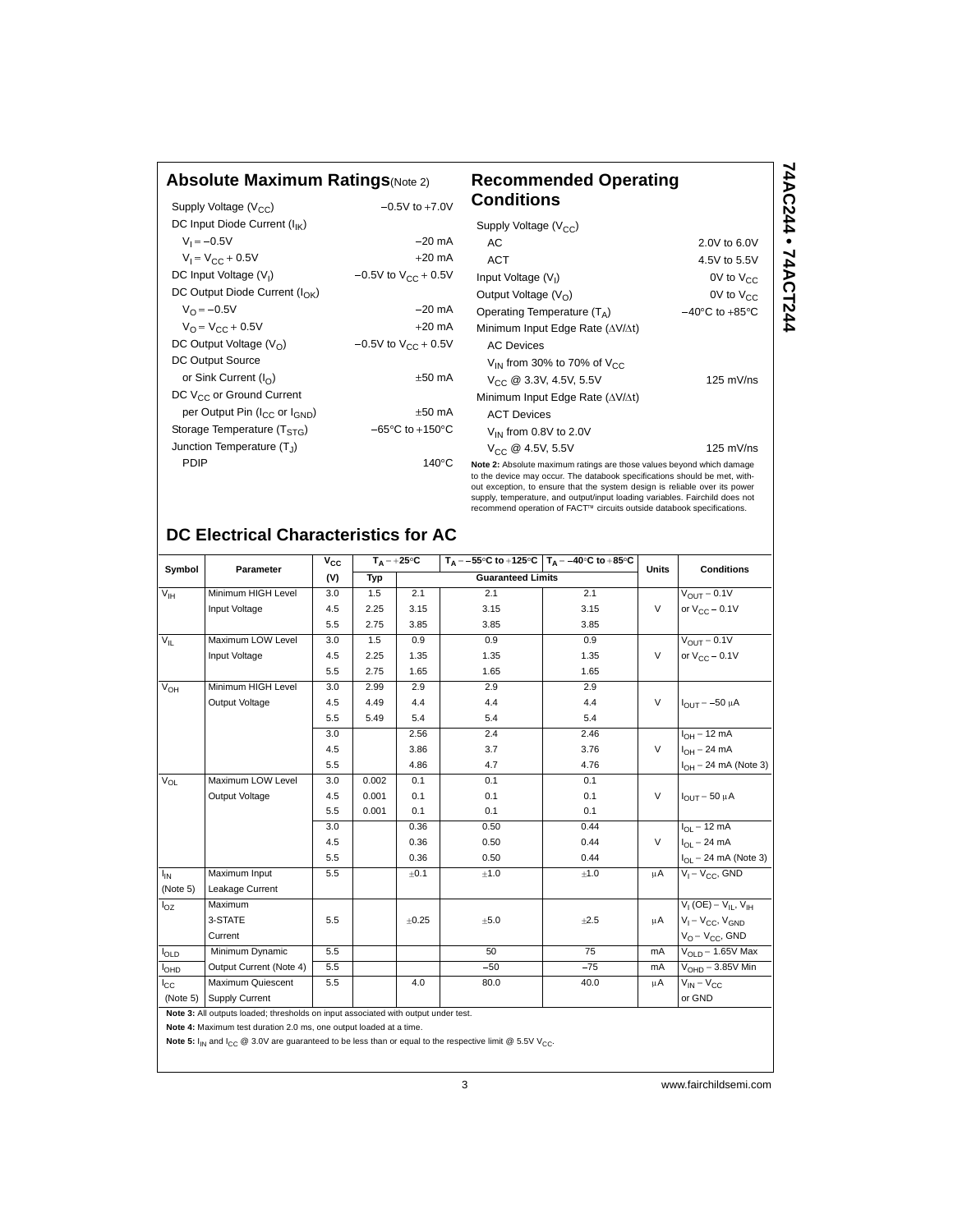| Symbol          | <b>Parameter</b>                    | $V_{CC}$ | $T_A = +25^{\circ}C$ |       | $T_A = -55^{\circ}C$ to $+125^{\circ}C$   $T_A = -40^{\circ}C$ to $+85^{\circ}C$ |       | <b>Units</b> | <b>Conditions</b>                        |
|-----------------|-------------------------------------|----------|----------------------|-------|----------------------------------------------------------------------------------|-------|--------------|------------------------------------------|
|                 |                                     | (V)      | Typ                  |       | <b>Guaranteed Limits</b>                                                         |       |              |                                          |
| V <sub>IH</sub> | Minimum HIGH Level                  | 4.5      | 1.5                  | 2.0   | 2.0                                                                              | 2.0   | $\vee$       | $V_{\text{OUT}} = 0.1V$                  |
|                 | Input Voltage                       | 5.5      | 1.5                  | 2.0   | 2.0                                                                              | 2.0   |              | or $V_{CC}$ – 0.1V                       |
| $V_{IL}$        | Maximum LOW Level                   | 4.5      | 1.5                  | 0.8   | 0.8                                                                              | 0.8   | $\vee$       | $V_{OUT} = 0.1V$                         |
|                 | Input Voltage                       | 5.5      | 1.5                  | 0.8   | 0.8                                                                              | 0.8   |              | or $V_{CC}$ – 0.1V                       |
| $V_{OH}$        | Minimum HIGH Level                  | 4.5      | 4.49                 | 4.4   | 4.4                                                                              | 4.4   | $\vee$       | $I_{OUT} = -50 \mu A$                    |
|                 | Output Voltage                      | 5.5      | 5.49                 | 5.4   | 5.4                                                                              | 5.4   |              |                                          |
|                 |                                     |          |                      |       |                                                                                  |       |              | $I_{OH}$ = 12                            |
|                 |                                     | 4.5      |                      | 3.86  | 3.70                                                                             | 3.76  | $\vee$       | $I_{OH} = 24$ mA                         |
|                 |                                     | 5.5      |                      | 4.86  | 4.70                                                                             | 4.76  |              | $I_{OH} = 24$ mA (Note 6)                |
| $V_{OL}$        | Maximum LOW Level                   | 4.5      | 0.001                | 0.1   | 0.1                                                                              | 0.1   | $\vee$       | $I_{OUT}$ = 50 $\mu$ A                   |
|                 | Output Voltage                      | 5.5      | 0.001                | 0.1   | 0.1                                                                              | 0.1   |              |                                          |
|                 |                                     |          |                      |       |                                                                                  |       |              | $I_{OL} = 12 \text{ mA}$                 |
|                 |                                     | 4.5      |                      | 0.36  | 0.50                                                                             | 0.44  | $\vee$       | $I_{OL}$ = 24 mA                         |
|                 |                                     | 5.5      |                      | 0.36  | 0.50                                                                             | 0.44  |              | $I_{\text{OI}} = 24 \text{ mA}$ (Note 6) |
| $I_{IN}$        | Maximum Input                       | 5.5      |                      | ±0.1  | ±1.0                                                                             | ±1.0  | μA           | $V_1 = V_{CC}$ , GND                     |
|                 | Leakage Current                     |          |                      |       |                                                                                  |       |              |                                          |
| $I_{OZ}$        | Maximum 3-STATE                     | 5.5      |                      | ±0.25 | ±5.0                                                                             | ±2.5  | <b>uA</b>    | $V_1 = V_{II}$ , $V_{IH}$                |
|                 | Current                             |          |                      |       |                                                                                  |       |              | $V_O = V_{CC}$ , GND                     |
| $I_{CCT}$       | Maximum                             | 5.5      | 0.6                  |       | 1.6                                                                              | 1.5   | mA           | $V_1 = V_{CC} - 2.1V$                    |
|                 | $I_{C}$ /Input                      |          |                      |       |                                                                                  |       |              |                                          |
| $I_{OLD}$       | Minimum Dynamic                     | 5.5      |                      |       | 50                                                                               | 75    | mA           | $V_{OLD} = 1.65V$ Max                    |
| <b>I</b> OHD    | Output Current (Note 7)             | 5.5      |                      |       | $-50$                                                                            | $-75$ | mA           | $V_{\text{OH}D} = 3.85V$ Min             |
| $I_{\rm CC}$    | Maximum Quiescent<br>Supply Current | 5.5      |                      | 4.0   | 80.0                                                                             | 40.0  | μA           | $V_{IN} = V_{CC}$<br>or GND              |

**Note 7:** Maximum test duration 2.0 ms, one output loaded at a time.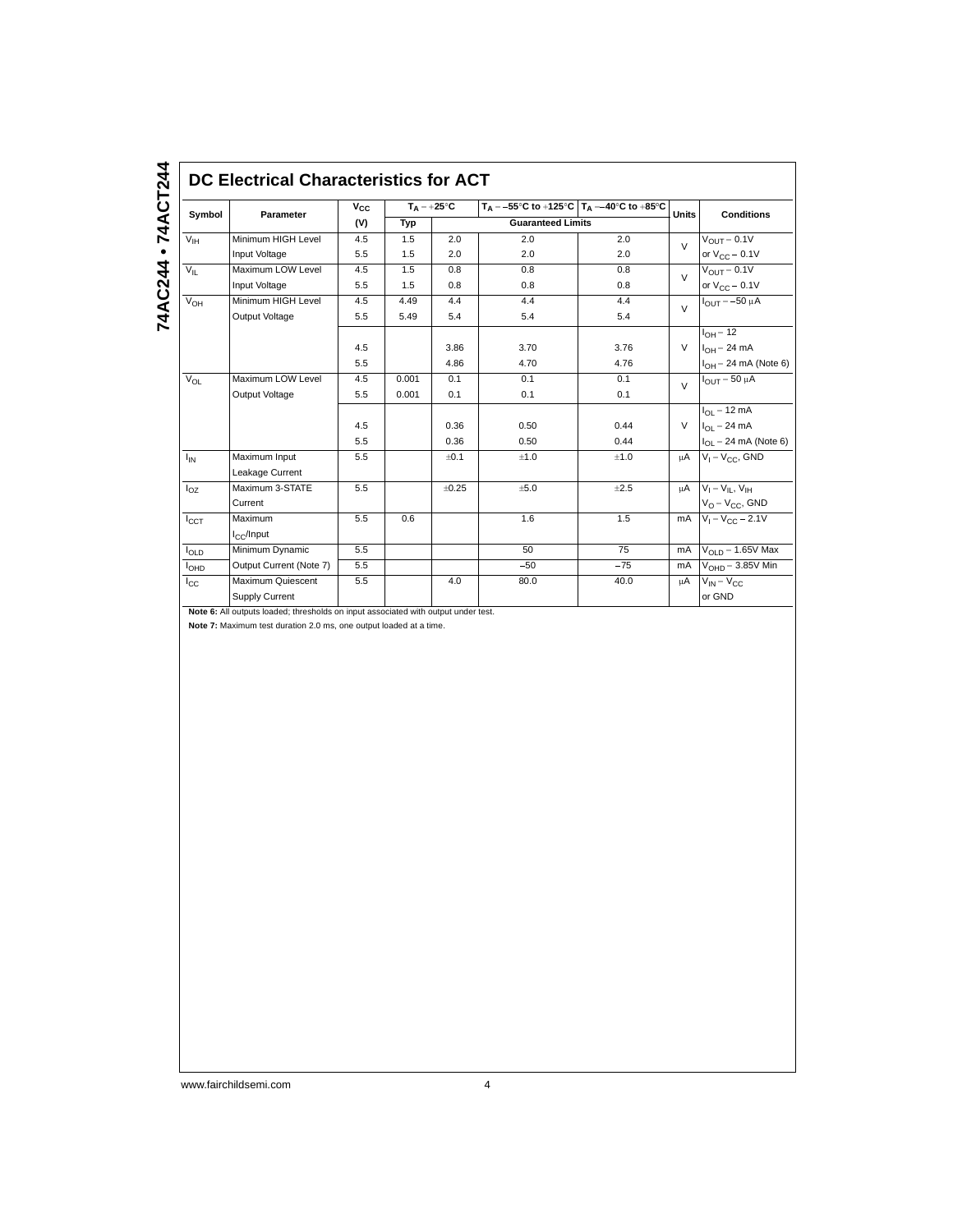### **AC Electrical Characteristics for AC**

|                  |                          | $v_{\rm cc}$ |               | $T_A = +25^{\circ}C$ |      |               | $T_A = -55^{\circ}$ C to +125 °C   $T_A = -40^{\circ}$ C to +85 °C |               |      |              |
|------------------|--------------------------|--------------|---------------|----------------------|------|---------------|--------------------------------------------------------------------|---------------|------|--------------|
| Symbol           | <b>Parameter</b>         | (V)          | $C_1 = 50 pF$ |                      |      | $C_1 = 50 pF$ |                                                                    | $C_1 = 50 pF$ |      | <b>Units</b> |
|                  |                          | (Note 8)     | Min           | Typ                  | Max  | Min           | Max                                                                | Min           | Max  |              |
| t <sub>PLH</sub> | <b>Propagation Delay</b> | 3.3          | 2.0           | 6.5                  | 9.0  | 1.0           | 12.5                                                               | 1.5           | 10.0 | ns           |
|                  | Data to Output           | 5.0          | 1.5           | 5.0                  | 7.0  | 1.0           | 9.5                                                                | 1.0           | 7.5  |              |
| t <sub>PHL</sub> | <b>Propagation Delay</b> | 3.3          | 2.0           | 6.5                  | 9.0  | 1.0           | 12.0                                                               | 2.0           | 10.0 | ns           |
|                  | Data to Output           | 5.0          | 1.5           | 5.0                  | 7.0  | 1.0           | 9.0                                                                | 1.0           | 7.5  |              |
| $t_{PZH}$        | Output Enable Time       | 3.3          | 2.0           | 6.0                  | 10.5 | 1.0           | 11.5                                                               | 1.5           | 11.0 |              |
|                  |                          | 5.0          | 1.5           | 5.0                  | 7.0  | 1.0           | 9.0                                                                | 1.5           | 8.0  | ns           |
| t <sub>PZL</sub> | Output Enable Time       | 3.3          | 2.5           | 7.5                  | 10.0 | 1.0           | 13.0                                                               | 2.0           | 11.0 |              |
|                  |                          | 5.0          | 1.5           | 5.5                  | 8.0  | 1.0           | 10.5                                                               | 1.5           | 8.5  | ns           |
| t <sub>PHZ</sub> | Output Disable Time      | 3.3          | 3.0           | 7.0                  | 10.0 | 1.0           | 12.5                                                               | 1.5           | 10.5 | ns           |
|                  |                          | 5.0          | 2.5           | 6.5                  | 9.0  | 1.0           | 10.5                                                               | 1.0           | 9.5  |              |
| $t_{PLZ}$        | Output Disable Time      | 3.3          | 2.5           | 7.5                  | 10.5 | 1.0           | 13.0                                                               | 2.5           | 11.5 | ns           |
|                  |                          | 5.0          | 2.0           | 6.5                  | 9.0  | 1.0           | 11.0                                                               | 2.0           | 9.5  |              |

74AC244 • 74ACT244 **74AC244 • 74ACT244**

**Note 8: Voltage Range 3.3 is 3.3V**  $\pm$  **0.3V** Voltage Range  $5.0$  is  $5.0V \pm 0.5V$ 

# **AC Electrical Characteristics for ACT**

|                  |                          | $v_{\rm cc}$ |     | $T_A = +25^{\circ}C$ |      |               | $T_A = -55^{\circ}$ C to +125 °C $T_A = -40^{\circ}$ C to +85 °C |               |      |              |
|------------------|--------------------------|--------------|-----|----------------------|------|---------------|------------------------------------------------------------------|---------------|------|--------------|
| Symbol           | Parameter                | (V)          |     | $C_1 = 50 pF$        |      | $C_1 = 50 pF$ |                                                                  | $C_1 = 50 pF$ |      | <b>Units</b> |
|                  |                          | (Note 9)     | Min | Typ                  | Max  | Min           | Max                                                              | Min           | Max  |              |
| t <sub>PLH</sub> | <b>Propagation Delay</b> | 5.0          | 2.0 | 6.5                  | 9.0  | 1.0           | 10.0                                                             | 1.5           | 10.0 | ns           |
|                  | Data to Output           |              |     |                      |      |               |                                                                  |               |      |              |
| $t_{\text{PHL}}$ | <b>Propagation Delay</b> | 5.0          | 2.0 | 7.0                  | 9.0  | 1.0           | 10.0                                                             | 1.5           | 10.0 | ns           |
|                  | Data to Output           |              |     |                      |      |               |                                                                  |               |      |              |
| t <sub>PZH</sub> | Output Enable Time       | 5.0          | 1.5 | 6.0                  | 8.5  | 1.0           | 9.5                                                              | 1.0           | 9.5  | ns           |
| t <sub>PZL</sub> | Output Enable Time       | 5.0          | 2.0 | 7.0                  | 9.5  | 1.0           | 11.0                                                             | 1.5           | 10.5 | ns           |
| $t_{PHZ}$        | Output Disable Time      | 5.0          | 2.0 | 7.0                  | 9.5  | 1.0           | 11.0                                                             | 1.5           | 10.5 | ns           |
| t <sub>PLZ</sub> | Output Disable Time      | 5.0          | 2.5 | 7.5                  | 10.0 | 1.0           | 11.5                                                             | 2.0           | 10.5 | ns           |

**Note 9:** Voltage Range  $5.0$  is  $5.0V \pm 0.5V$ 

## **Capacitance**

| Symbol   | Parameter                     | Typ  | Units | Conditions      |
|----------|-------------------------------|------|-------|-----------------|
| $C_{IN}$ | Input Capacitance             | 4.5  | рF    | $V_{CC} =$ OPEN |
| VPD      | Power Dissipation Capacitance | 45.0 | рF    | $V_{CC}$ = 5.0V |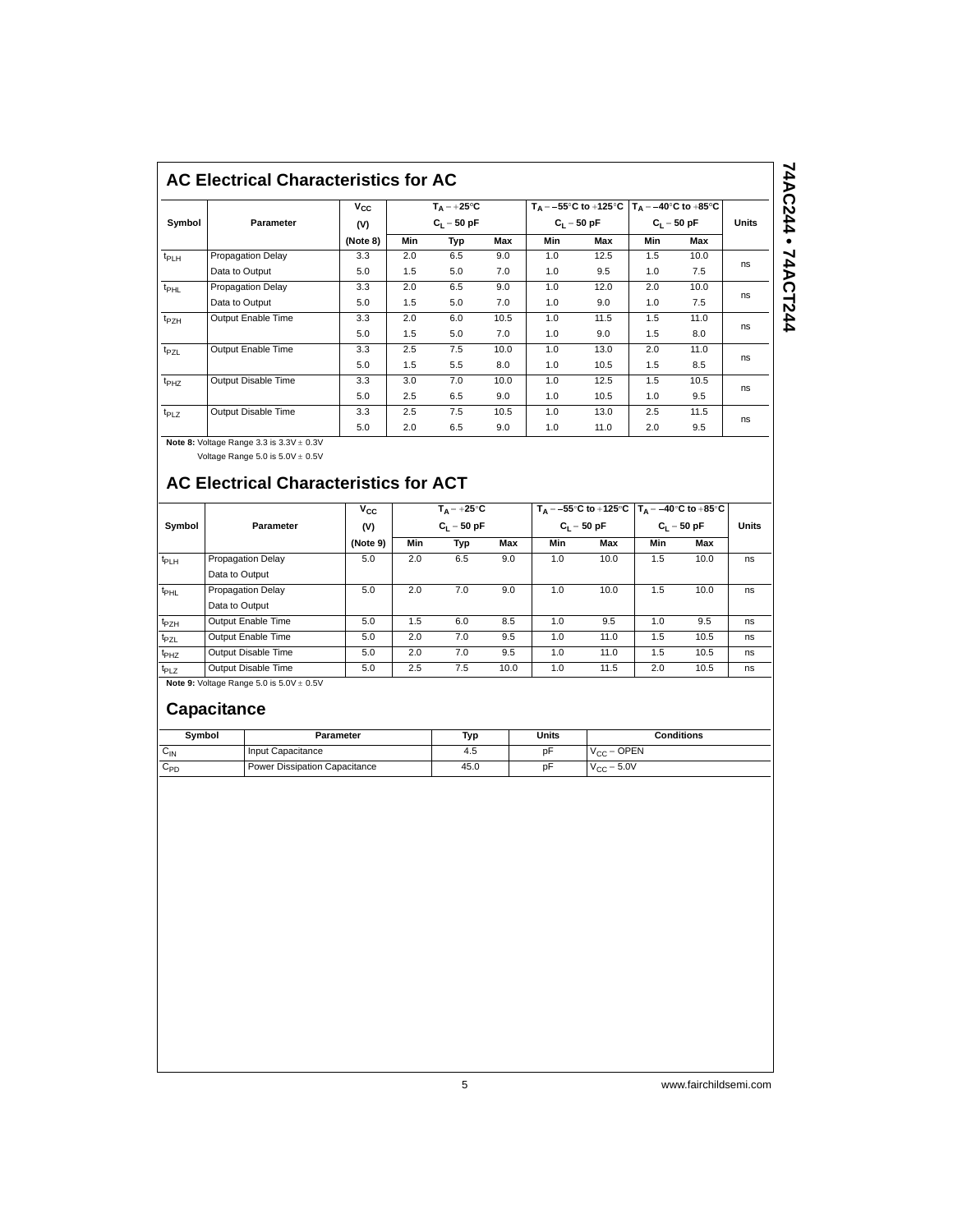

# 74AC244 • 74ACT244 **74AC244 • 74ACT244**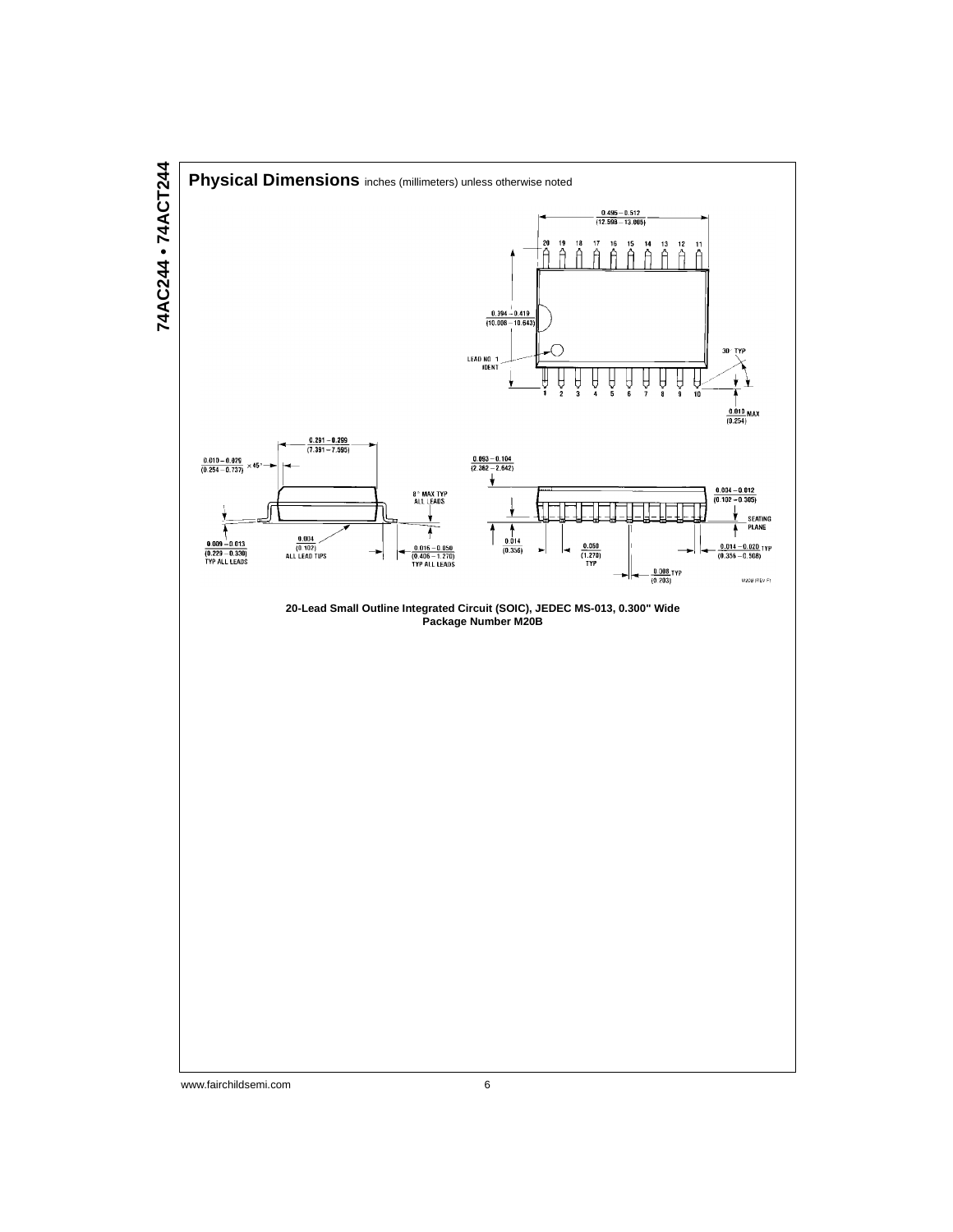

74AC244 • 74ACT244 **74AC244 • 74ACT244**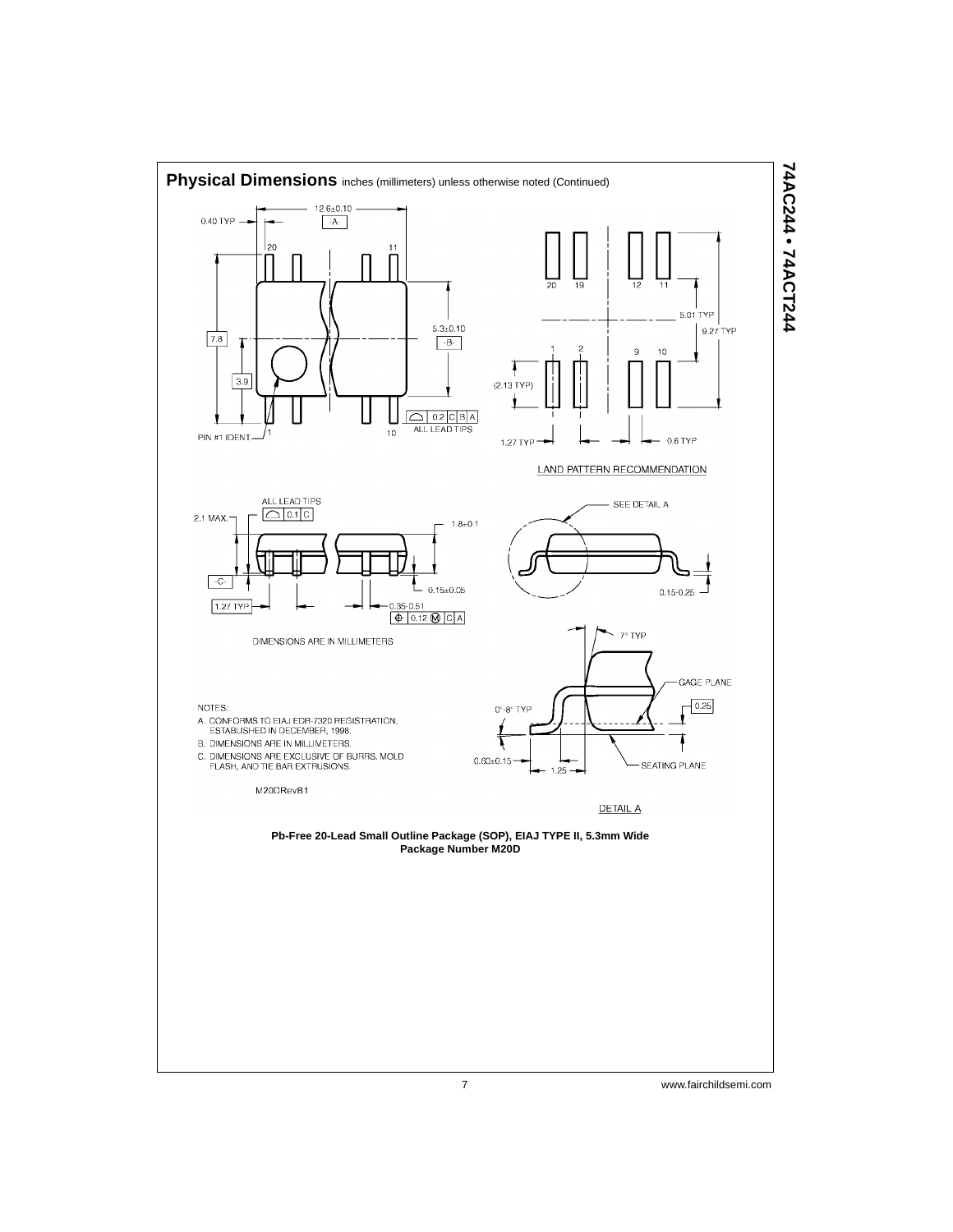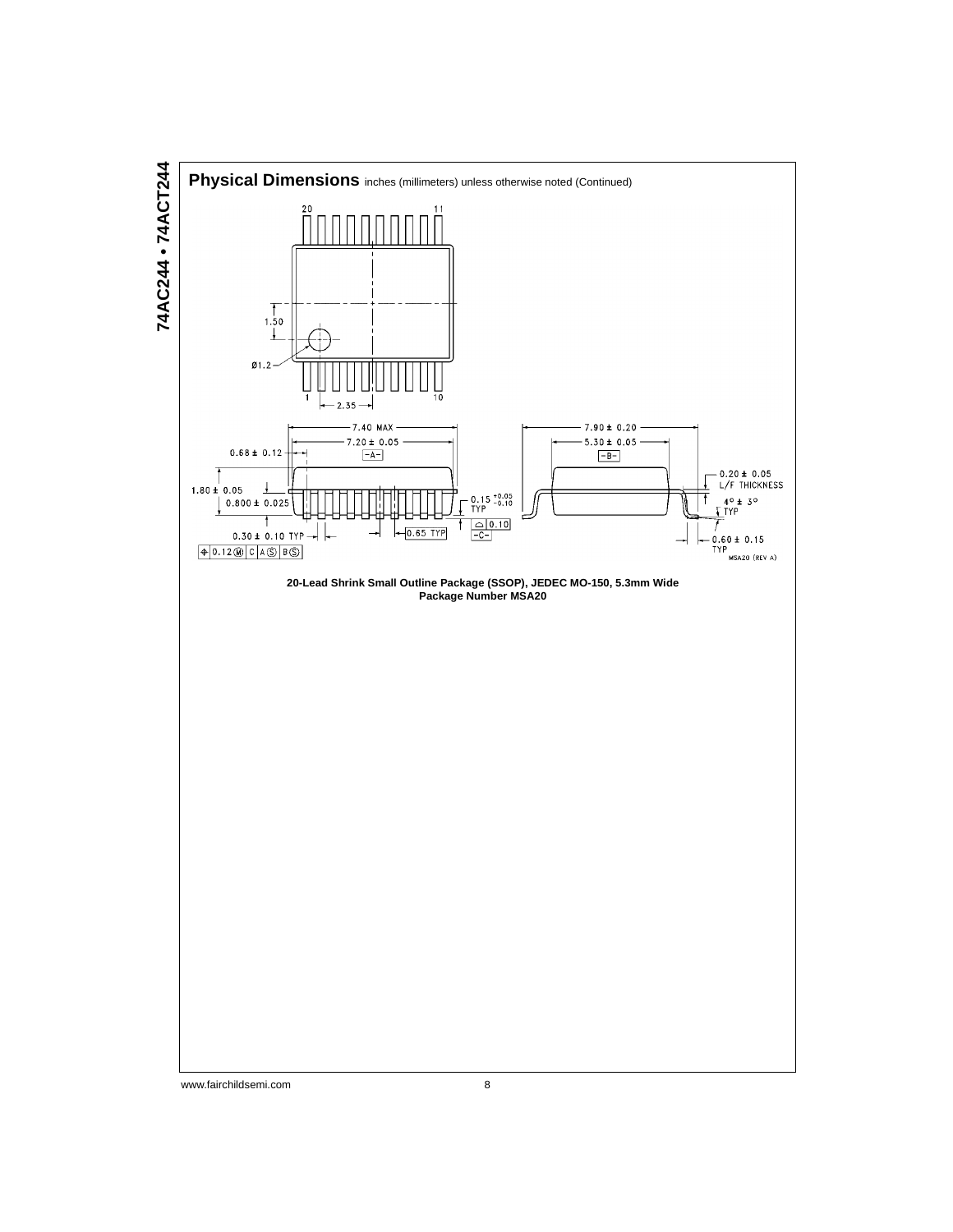

# 74AC244 • 74ACT244 **74AC244 • 74ACT244**